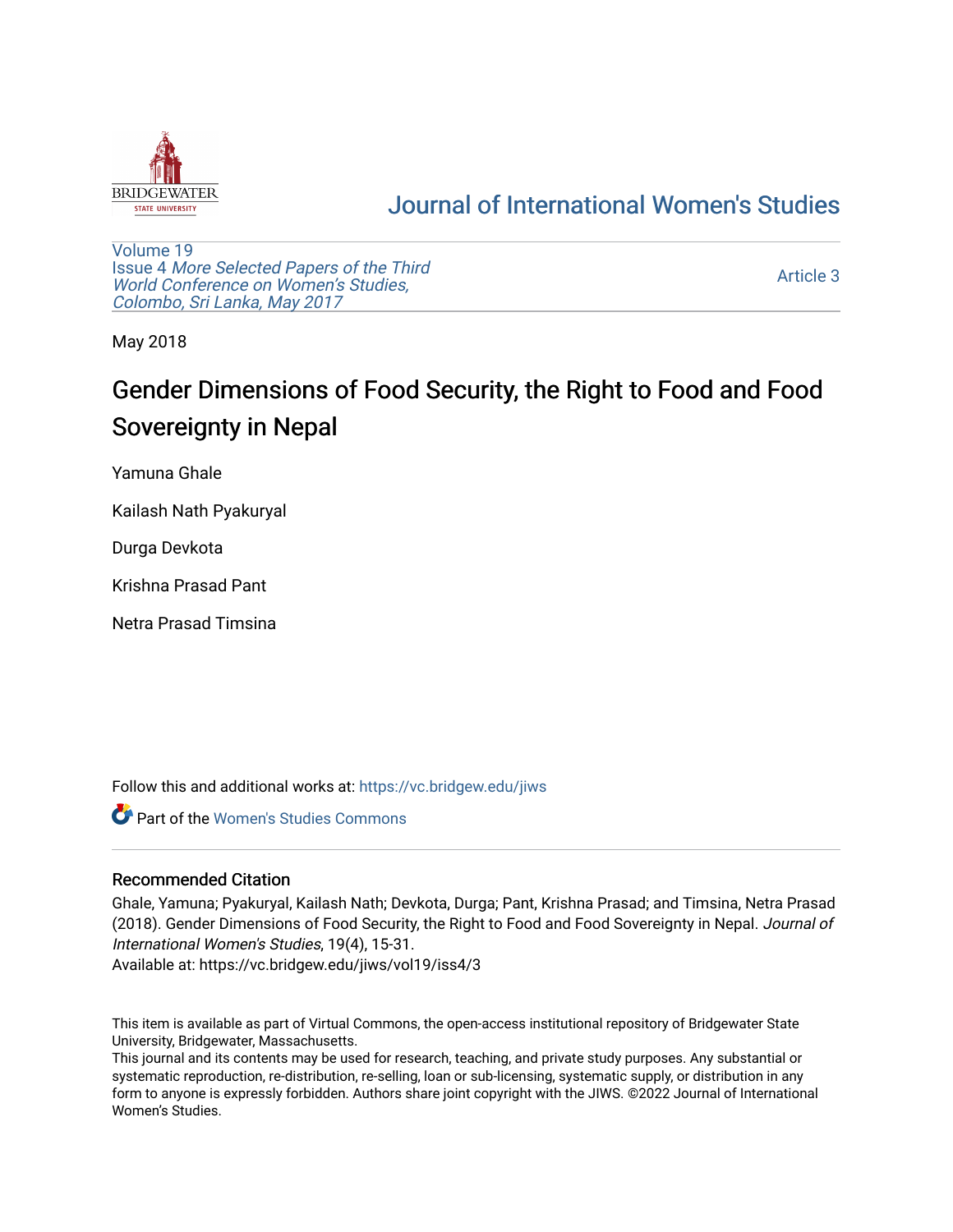#### Ghale et al.: Gender Dimensions of Food Security

This journal and its contents may be used for research, teaching and private study purposes. Any substantial or systematic reproduction, re-distribution, re-selling, loan or sub-licensing, systematic supply or distribution in any form to anyone is expressly forbidden. ©2018 Journal of International Women's Studies.

#### **Gender Dimensions of Food Security, the Right to Food and Food Sovereignty in Nepal**[1](#page-1-0)

By Yamuna Ghale<sup>[2](#page-1-1)</sup>, Kailash Nath Pyakuryal, Durga Devkota, Krishna Prasad Pant, Netra Prasad Timsina

#### **Abstract**

l

The right to food is the right to life. Ensuring food security for all the citizens and their food sovereignty is the responsibility of the State. Currently, the need for food security, especially for marginalized and oppressed sections of society, including women in Nepal, is inadequately addressed. In this context, the main objective of this paper is to examine the gender dimensions in food policies and programs in Nepal. The paper explores five dimensions of food security, the right to food and food sovereignty, and analyzes gender inclusivity in food policies and governance in particular, since the advent of the sixth periodic plan (1980-1984) that included gender issues for the first time in the planning history. The paper, employing qualitative methods, recognizes that ensuring food governance is not only essential for equitable food security and the right to food, but also to the process of transforming discriminatory cultural norms and values into equitable ones and strengthening the psychological well-being of women. This paper argues that exclusion of women from decision-making processes leads to their psychological disempowerment. Women's participation in socio-cultural, economic, and political spheres directly impacts processes to identify and recognize their needs, preferences and priorities in food policies and programs. The article concludes, that since food security and the right to food impact women and men differently, a transformational process must respond to gender-differentiated interests, choices, preferences and entitlements. This paper proposes a framework to promote gender responsive food systems and concludes that gender responsive food policies, programs, institutional arrangements and behavioral change of individuals, families and communities are crucial to ensure the right to food for all.

<span id="page-1-0"></span><sup>&</sup>lt;sup>1</sup> Acknowledgement: We would like to extend our sincere thanks to all the respondents and informants for their valuable time and information. We thank the Swiss Agency for Development and Cooperation (SDC)/Swiss Embassy for supporting the PhD study of the lead author on which this article is based. We express our appreciation to Asmita Upreti for her language editing. Finally, we extend our thanks to Prof. Dr. Diana Fox and Dr. Bishnu Raj Upreti for their review, comments, and suggestions on the manuscript.

<span id="page-1-1"></span><sup>&</sup>lt;sup>2</sup> Corresponding author, e-mail: [yamunaghale@gmail.com,](mailto:yamunaghale@gmail.com) tel. +97715574958  $\circledR$ , +9779851065738 (M). Ms. Yamuna Ghale is PhD student at the Faculty of Agriculture, Agriculture and Forestry University (AFU), Rampur, Chitwan, Nepal. E-mail: [yamunaghale@gmail.com;](mailto:yamunaghale@gmail.com) 

Dr. Kailash Nath Pyakuryal is currently a Visiting Professor and founding Vice-Chancellor of the Agriculture and Forestry University in Nepal. E-mail: [kpyakuryal@gmail.com;](mailto:kpyakuryal@gmail.com)

Dr. Durga Devkota is Assoc. Professor, and Programme Coordinator of Rural Sociology and Development Studies at the Faculty of Agriculture, Agriculture and Forestry University (AFU), Rampur, Chitwan, Nepal. [Durga.devkota@gmail.com;](mailto:Durga.devkota@gmail.com)

Dr. Krishna Prasad Pant is Agricultural /Environmental Economist, Fellow at South Asian Network for Development and Environmental Economics (SANDEE) and Visiting Faculty (Environmental Economics), Kathmandu University, Nepal. Email: [kppant@yahoo.com;](mailto:kppant@yahoo.com)

Dr. Netra Prasad Timsina is Adjunct Professor at the Faculty of Agriculture, Agriculture and Forestry University (AFU), Rampur, Chitwan, Nepal and Regional Coordinator of the South Asia Alliance for Poverty Eradication (SAAPE), Email: [nptimsina@gmail.com](mailto:nptimsina@gmail.com)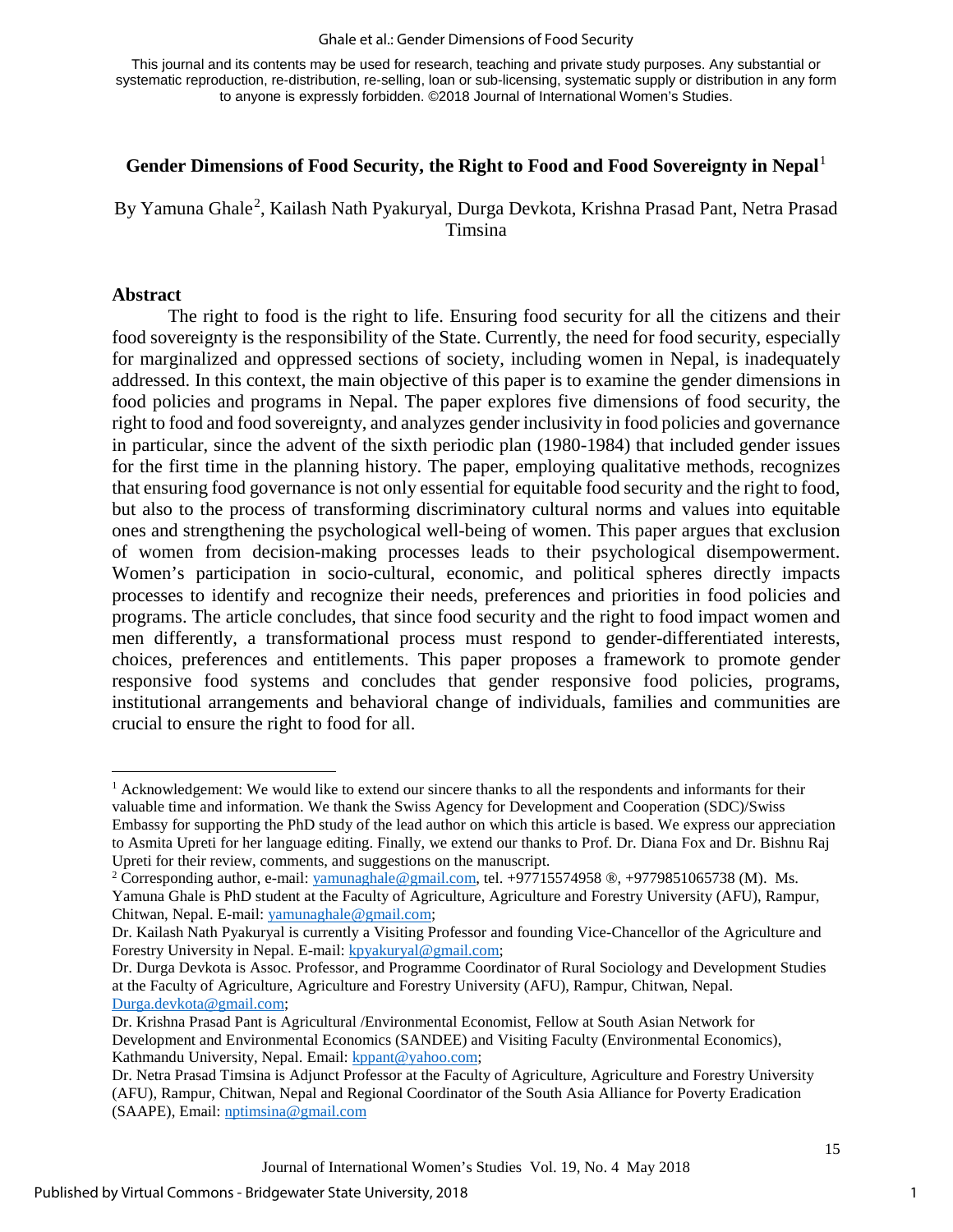*Keywords:* Gender, Food governance, Food security, the Right to food, Food-sovereignty.

#### **Introduction**

The main aim of this paper is to examine gender responsiveness in food policies and programs in Nepal. It explains relationships between food security and gender equality in policies and programs. Recognizing that needs, priorities and preferences vary by gender is a matter of respecting the right to food for all. Article 25 of the Universal Declaration of Human Rights 1948, clearly explains the right to food as right to life (UN, 1948). The subsequent international covenants such as Article 12 of the International Covenant on Economic, Social and Cultural Rights 1966, specifically mentions the right to food (UNOHCHR, 1966). Likewise, the Convention on the Elimination of All forms of Discrimination Against Women (CEDAW) 1979, includes two articles in support of gender equality pertaining to food security: 14G the equal treatment in land and agrarian reform, and 14.2G pertaining to agricultural credit and loans, marketing facilities, appropriate technology and equal treatment in land and agrarian reform as well as in land resettlement schemes (UN, 1979).

In conformity with these international provisions, Nepal has ratified as many as 16 international human rights instruments in addition to the CEDAW, including the United Nations Convention on the Elimination of All forms of Discrimination against Women, the Convention on the Rights of the Child (CRC), the International Labor Organization (ILO) Convention 169 and the Convention on the Elimination of Racial Discrimination. Nepal has also committed to international agreements on targets (the Millennium Development Goals followed by the Sustainable Development Goals) set for food security and gender equality. All these efforts are to ensure gender justice (Gheaus, 2012). Robeyns (2007) argues that a gender-just society requires similar capability sets for women, removing gender-differentiated constraints on choices and resulting in equitable benefits for women and men.

Absence of access to adequate food impacts human growth. But access to adequate food for all is in question particularly for women as they are discriminated against with denial of certain entitlements. Even when women are responsible for farm activities, taking care of household responsibilities and managing food for all, they unfortunately suffer more from food insecurity within the household (Ghale, 2010). Moreover, food policies hardly address gender specificities related to all aspects of food security such as availability, accessibility, affordability, stability, and utilization. In addition, discriminatory socio-cultural norms, behaviors and practices hinder access to food for women. Hence, the gender dimension of a food system is also a matter of food governance. In the following sections, we present a conceptual analysis of the gendered dimension of Nepal's food system, to help women claim and enjoy their right to food.

## **Conceptual framework for gender and food security**

### *Gender and food security*

Gender-based entitlements are universal irrespective of nationality, culture and economic conditions (Singh, 2007). However, gender-differentiated entitlements prevail in State policies and practices according to the culture, religion and social norms established in society (Ghale and Pyakuryal, 2016). In understanding those policies, institutional frameworks and practices, it is equally important to have a thorough understanding of their conceptual genesis.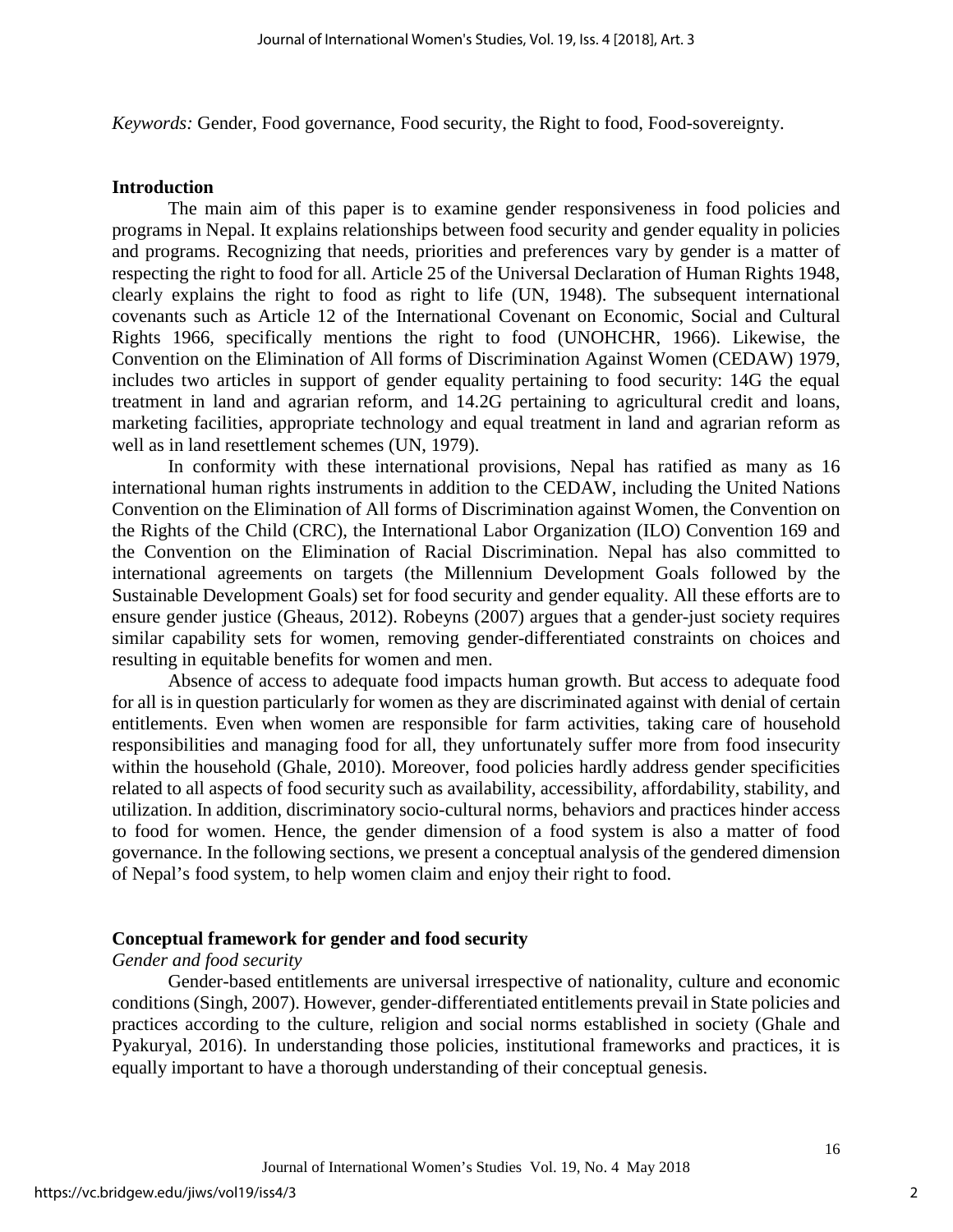In this section, we discuss gender from the perspective of equal participation of women and men in economic, political and social spheres as well as decision-making in food security policies and development interventions related to food security and the right to food.

Differentiated impacts from gender disparities are the common concern of all, globally. Boserup (1970), in her seminal work, provided a fundamental conceptual basis for the participation of women in decision-making and for mainstreaming gender in economic development. Historically, with respect to international development, the gender concept focused on 'women in development' (WID), then 'women and development' (WAD) and subsequently, 'gender and development' (GAD) (Singh, 2007; Ghale, 2011; Iyer and Wright, 2016). The concept of 'women in development' treated women as a homogenous group and did not question on the structural causes of oppression and sub-ordination (Boserup, 1989). The WID approach too had limitations. Nevertheless, it sensitized the need of women's participation, and provided experiences, evidences and lessons for developing the conceptual approach of WAD (Razavi and Miller, 1995).

The next generational concepts WAD, further enhanced thinking about women's empowerment beyond WID. Within the WAD concept, women were counted, and opportunities for redistribution of burdens and benefits between women and men and opportunities were sought to challenge patriarchy (Singh, 2007). Razavi and Miller (1995) argue that the WAD approach provided the analytical and intellectual underpinning of the shift to GAD. Hence, the concept of GAD was introduced in order to focus on empowerment, to challenge unequal power relations between men and women, as well as access to resources and the value of women's multiple roles; their different identities and needs across societies (Ghale, 2010). By replacing women with gender, this new development framework also explores the dynamics of masculinity and the ways in which men and women interact in different socio-cultural, and politico-economic contexts.

Gradually, GAD came to shape various development sectors including within in food security and related areas (Patel, 2012). Within gender analyses, however, the materialistic capability approach has been most widely applied. However, it is essential **Individual** to go beyond such materialistic analysis when food systems are analyzed from a gender perspective, and instead, to use a holistic approach that incorporates legal provisions and customary practices, social norms and values, economic opportunities and political environments. Furthermore, it is quite essential to consider the psychological well-being of women, and their social function defined by specific local culture,

values, norms, and practices in different



**Figure 1: Five components of food security analysis**

contexts (see figure 1). Therefore, merely a materialistic capability approach will not suffice to understand, analyze and respond to gender specific needs, preferences and priorities while claiming the right to food. Even though the issues discussed above are well known, their relevance and insights are reiterated in order to better explain the main thrust of this paper, in terms of the gender dimensions of food security, the right to food, and food sovereignty in Nepal.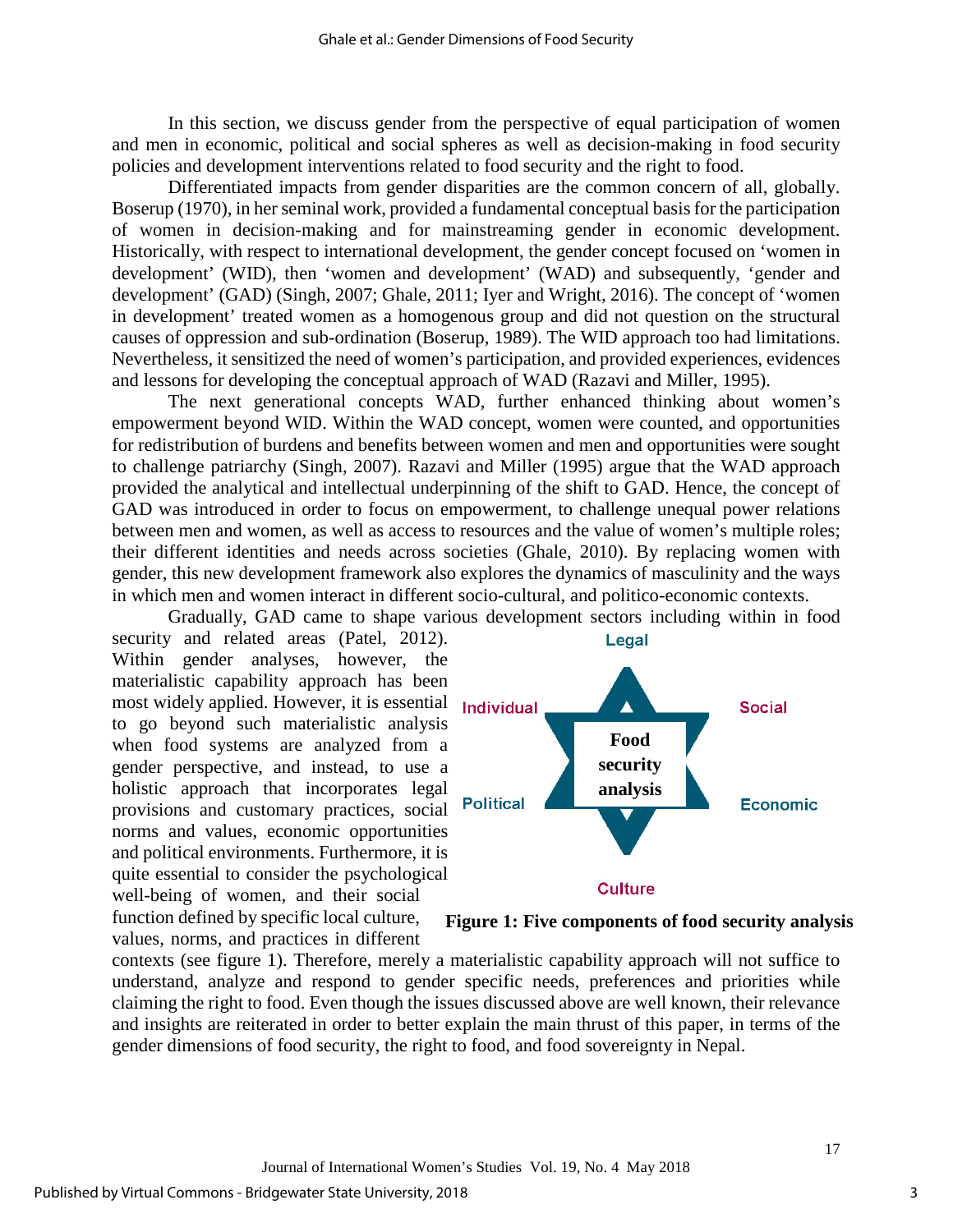## **Conceptualizing food security**

Conceptually, food security encompasses availability, accessibility, affordability, stability and utilization through both production and supplies from imports (FAO, 2008). Similarly, the right to food mainly deals with human rights based on international standards, conventions and the right of individual citizens with a specific focus on the three pillars of respect, protection and fulfillment. Likewise, food sovereignty focuses on the local autonomy and alternate options to ensure food security (see Table 1).

| S.N.          | Concepts          | Major elements                                                                      |  |
|---------------|-------------------|-------------------------------------------------------------------------------------|--|
|               | Food security     | deals with availability, accessibility, affordability,<br>stability and utilization |  |
|               |                   | production as well as supplies from imports                                         |  |
| $\mathcal{D}$ | The right to food | human rights based on international frameworks and<br>$\bullet$<br>standards        |  |
|               |                   | individual's rights counted<br>$\bullet$                                            |  |
|               | Food sovereignty  | local autonomy                                                                      |  |
|               |                   | alternative options for food security                                               |  |

| Table 1. Three interrelated concepts of food security |  |
|-------------------------------------------------------|--|
|-------------------------------------------------------|--|

Hence, political leaders and key policy decision-makers who influence food policies and programs should consider all three concepts while making food related policies, regulations and implementation plans and programs. All three are equally important in establishing institutional mechanisms for gender responsiveness. In doing so, the State has the responsibility of responding to and aligning with the international instruments on food security, the right to food and protecting countries' mandates to food sovereignty.

## *Food security*

The Food and Agriculture Organization (FAO) during the World Food Summit of 1996, defined food security as a condition in which: "Food security exists when all people, at all times, have physical and economic access to sufficient safe and nutritious food that meets their dietary needs and food preferences for an active and healthy life" (FAO, 2008, p. 1).

The main pillars of food security are availability, accessibility, affordability, stability and utilization. a) Availability primarily deals with the 'supply side' of food security, which is largely determined by food production, stock, trade, and distribution; b) Accessibility describes the conditions required to achieve physical access and or supplies throughout the year including during emergencies and disasters. It is therefore important to assure that physically available food items are accessible by all people at the time they require them, at a fair price, including the amount and culturally accepted food preferences; c) Affordability explains the purchasing capacity of people within a conducive policy environment that facilitates employment, incomes, markets and price determinations; d) Stability is required to ensure regular supply of food even in adverse weather conditions, political instability, or economic upheavals with specific responsibility to vulnerable groups of people including women; and e) Utilization of available food as well as ensuring the nutritional status of food during preparation, and feeding practices with special attention to diversity of the diet (FAO, 2008) and intra-household distribution practices, such as taking care of gender-differentiated needs, preferences and priorities (Ghale, 2010).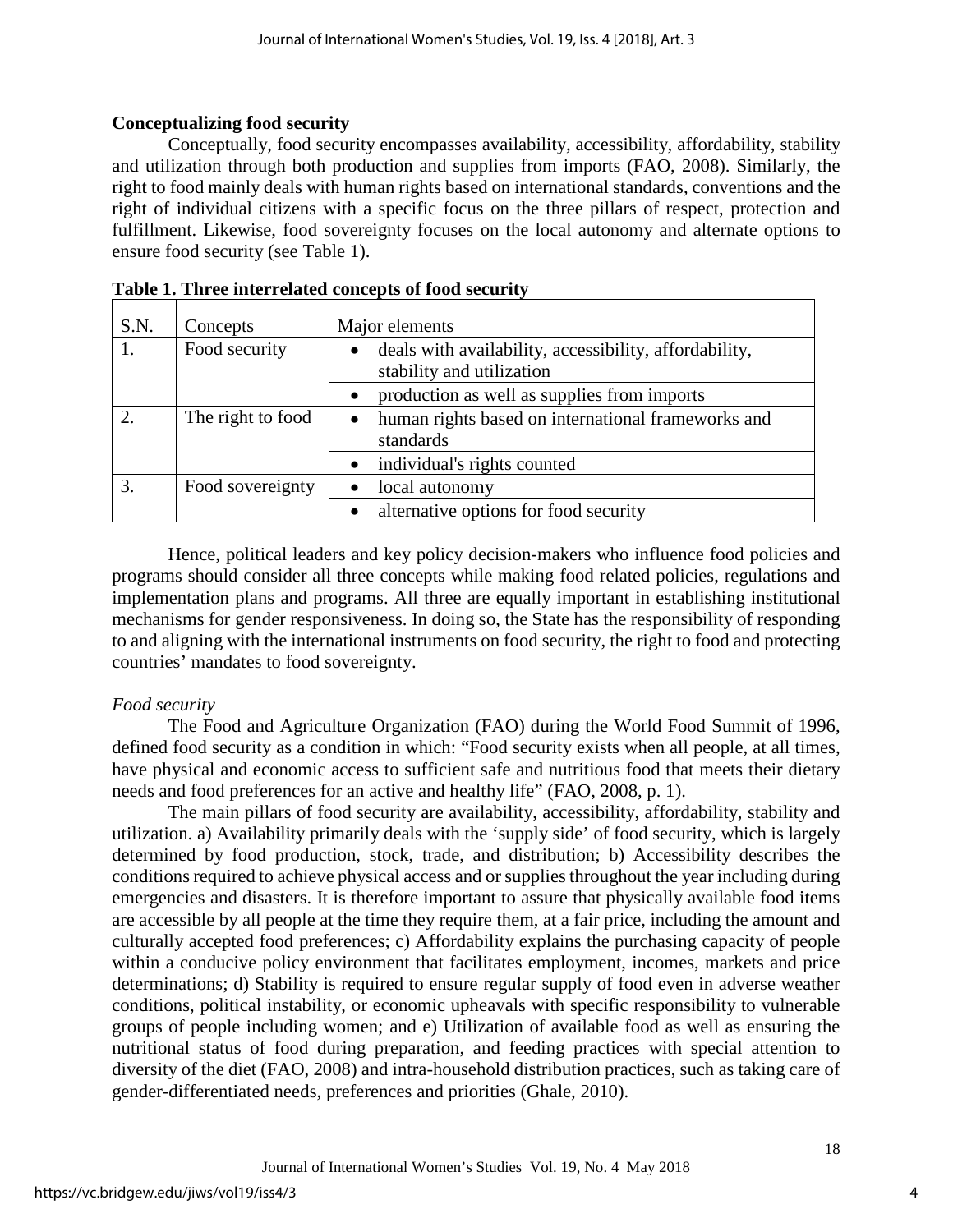Food security traditionally therefore, focuses on the technical aspects of food production, distribution and supplies. However, it is important to assert that gender-based differences in terms of needs, preferences and priorities, must be ensured by appropriate State policies, programs and institutional mechanisms (Upreti et al., 2016a & b; Ghale, 2010).

## *The right to food*

The right to food is governed by the principle of human rights. The State as a duty bearer, has the responsibility to ensure the right to food for all citizens. Food is not only about responding to hunger situations, but must also address its interface with socio-cultural norms, values, and cultures (see Table 2).

| Types of obligations to the member States in implementing the right to food |                               |                                |  |  |
|-----------------------------------------------------------------------------|-------------------------------|--------------------------------|--|--|
| Respect:                                                                    | Protection:                   | Fulfillment:                   |  |  |
| The State should not take                                                   | The State to ensure that      | The State should engage        |  |  |
| any measures that result in                                                 | enterprises or individuals do | proactively to strengthen      |  |  |
| preventing peoples'                                                         | not deprive other individuals | people's access to food and    |  |  |
| access to food                                                              | on their access to adequate   | means of livelihoods as well   |  |  |
|                                                                             | food                          | as to provide food for the     |  |  |
|                                                                             |                               | needy as safety net provisions |  |  |
|                                                                             |                               |                                |  |  |

## **Table 2: Three pillars of the right to food**

Source: Food and Agricultural Organization (FAO) Voluntary Guidelines on the Right to Food

Addressing the socio-cultural aspects of food security requires combining the material aspects of food with proper legal arrangements to ensure the psychological well-being of each individual by feeling food secure. The material aspect of the right to food encompasses the financial competencies to support the production and purchase of food from markets. However, when incorporating gender dimensions, attention is brought to variables beyond the materialistic aspect (Ghale, 2010; 2011). The right to food therefore requires the State to ensure provisions related to respect, protection and fulfillment of specific obligations as prescribed by the Food and Agricultural Organization (FAO) Voluntary Guidelines on the Right to Food as presented in table 2 above. The objective of the guidelines is to facilitate the member States and other concerned actors to develop a common understanding of the provisions and translating it into domestic policy frameworks (FAO, 2004). State therefore has to ensure accessibility of food when required as per needs, preferences and the priorities of different categories of people, especially women.

Social and cultural barriers often constrain the right to food for all, as some social norms are prohibitory in nature, some customary rules and practices are discriminatory and often uncritically taken as normal in society. For example, while visiting western parts of Nepal, one of the authors witnessed that women are denied consumption of milk and milk products during menstruation. Likewise, in the same area, women contaminated by HIV by their husbands, are expelled from their families once their HIVAIDs-affected husbands have died. Consequently, they are not able to afford nutritious food. Women consuming meals only after the male members of the family have eaten is the most common practice in rural areas, especially among members of the Brahmin and Chhetri castes. This leads to insufficient food resulting in under-nutrition and psychological inferiority of women belonging to said castes.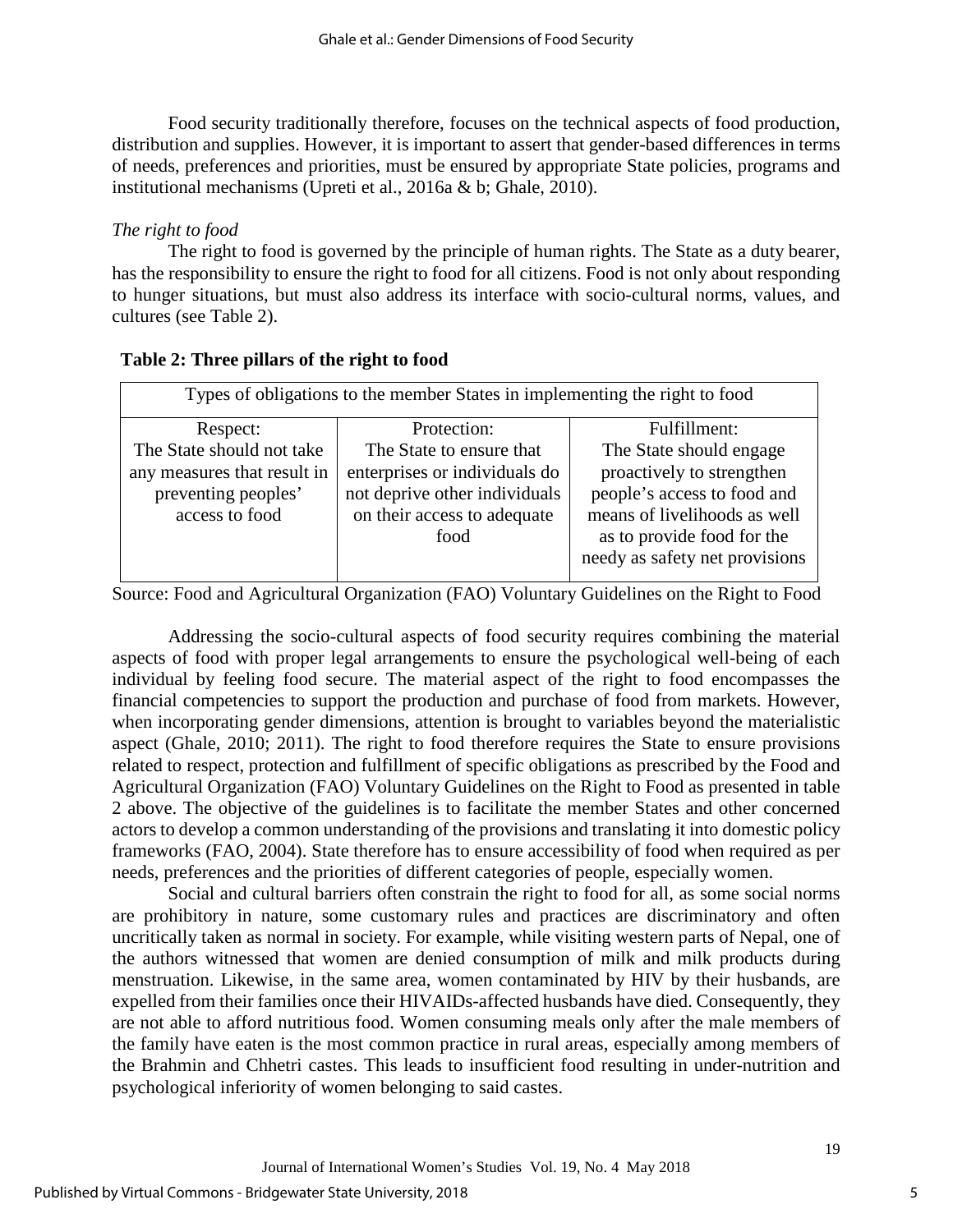Hence, the implementation mechanisms of State policies and programs needs to encourage gender equality by working to remove all these barriers. When the State is indifferent, incapable or resistant to gender-differentiated needs, preferences and priorities of women, their vulnerability to food insecurity increases. This ultimately leads to exclusion and injustice resulting in the disempowerment of women (Ghale, 2011). Since the provision for the right to food is enshrined in the International Human Rights Framework documents, individuals as rights-holders can make legitimate claims against the State. States, as a duty-bearers, along with the support of other actors as responsibility bearers, can be held accountable for their acts or omissions in the policy frameworks and institutional arrangements. Therefore, proper articulation of policies with clear functions, functionaries and funds is quite crucial in fulfillment of the right to food to all people irrespective of gender differentiation.

### *Food sovereignty*

Food sovereignty is a transformative and powerful concept in securing food for all. The concept of food sovereignty was first used by Via Campesina, a peasant's movement group, which stated, "Food sovereignty is the right of each nation to maintain and develop its own capacity to produce its basic foods respecting cultural and productive diversity. Food sovereignty is a precondition to genuine food security" (Lee, 2007 adapted from Via Campesina, 1996: 1).

According to Via Campesina (1996:1) food sovereignty has seven principles. They are: a) Food–a basic human right: everyone must have access to safe, nutritious and culturally appropriate food in sufficient quantity and quality to sustain a healthy life with full human dignity; b) Agrarian reform: genuine agrarian reform is necessary which gives space and scope for landless and farming people, especially women; c) Protection of natural resources: this entails the sustainable care and use of natural resources, especially land, water, seeds and livestock breeds, wherein women are the main custodians; d) Reorganizing food trade: national agricultural policies must prioritize production for domestic consumption and food self-sufficiency, wherein women have a major role to play in ensuring household food security; e) Ending the globalization of hunger: ensure that women are not vulnerable in and from privatized and competitive market-led food security system; f) Social peace: everyone has the right to be free from violence; and g) Democratic control: small holders mainly women farmers have the right to access accurate information and democratic decision-making. All these seven principles form a solid basis of good governance, accountability and equal participation of women in economic, political and social life, and free from all forms of discrimination in food systems.

Pimbert (2009) argues that moving towards food sovereignty is about reclaiming autonomous food systems for nation states. He further emphasizes that it is a transformative process, which aims to guarantee and protect peoples' space, ability and right to define their own models of food production, distribution and consumption patterns. Food sovereignty therefore recreates democratic realms and regenerates diversified autonomous food systems that lead to equity, social justice and ecological sustainability. The concept therefore works with four interrelated aspects: a) political, b) economic, c) social and d) ecological. One of the important contributions of localized autonomous food systems is the creation of jobs and employment opportunities for smallholders and women-led agriculture enterprises. Both gender equality and food security are socio-political constructs; therefore, they can collectively contribute to achieve an autonomous food system.

In this context of understanding food security, the right to food and food sovereignty, it is crucial to define and establish a sound food security governance system to establish interrelations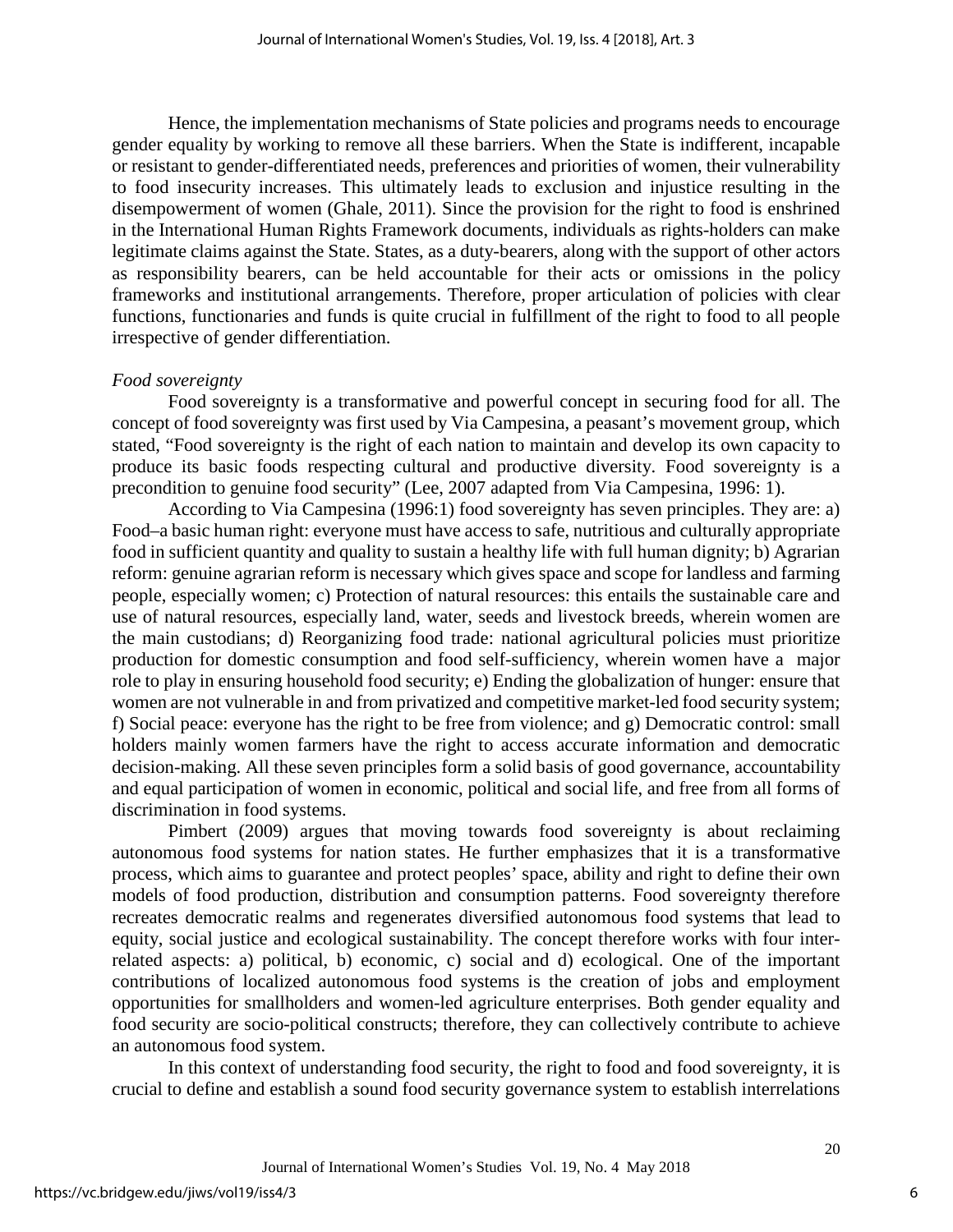between the concepts themselves. The context clearly reveals that each concept has different historical connotation and scope. However, each of the concepts is evolving, dynamic and mutually inclusive. The food security governance system, therefore aim to ensure proper mechanisms to hold the State accountable to its people for progressive realization of the right to food without gender differentiations.

#### **Methodology**

In this section we discuss our research methodology. The paper uses part of the data collected for a larger study towards the lead author's Ph.D. dissertation. In the following paragraphs, we have elaborated study sites and methods of data collection as per the research questions and analysis. The data collection was focused on answering two research questions prepared for the purpose of this paper: a) what are the critical dimensions of gender relations in determining and implementing food security, the right to food and food sovereignty?, and b) how can food policies and programs be made gender responsive? The data analysis and presentation of this paper are based on the answers of these two research questions.

The data collected for the first question are related to state of art knowledge on the gender dimensions of food systems and the status of implementation of basic elements of: a) food security, b) the right to food, and c) food sovereignty as discussed in this paper. Similarly, the data collected for the second question focus on creating a framework required to develop gender sensitive food security systems that addresses gender-differentiated needs, preferences and priorities.

The lead author was engaged in a series of key informant interviews with legislators, policy makers, subject matter experts, leaders of cooperatives and individual entrepreneurs to obtain their perspectives and experiences on the content and process of food security policy- making in Nepal. Similarly, focus group discussions at Manthali and Namadi villages of Ramechhap districts in the hills of Nepal were useful in gaining insights on the implementation status and experience of the actual rights holders from the field. Furthermore, interactions with farmers, especially women from 12 field visits to different parts of the country were recorded. The information collected from different sources were triangulated to secure higher validity.

The information collected from the above methods was analyzed and findings are presented to respond to the two research questions presented in preceding paragraphs, and the conceptual framework presented in the latter sections of the article. The analysis and findings of the study are presented below.

## **Gender relations in food systems: Implementation status of food security, the right to food and food sovereignty**

As discussed above, there are many different facets of gender related to food systems. Feminist analyses have contributed to awareness of these gender dimensions, and have largely been influenced by the capability approach (Sen, 1995; Robeyns, 2003; 2007). The capability approach as discussed by Robeyns (2007) referring to Amartya Sen (Sen, 1995), broadly focuses on social justice and inequality analysis. Roebeyns also refers to Bina Agarwal (Agarwal, 1994) who considers the need for comprehensive gender analysis focusing on resources along with functioning and capabilities, important especially in assessing those policies that can reduce gender inequalities (Robeyns, 2003). During the analysis of data the researchers realized that there are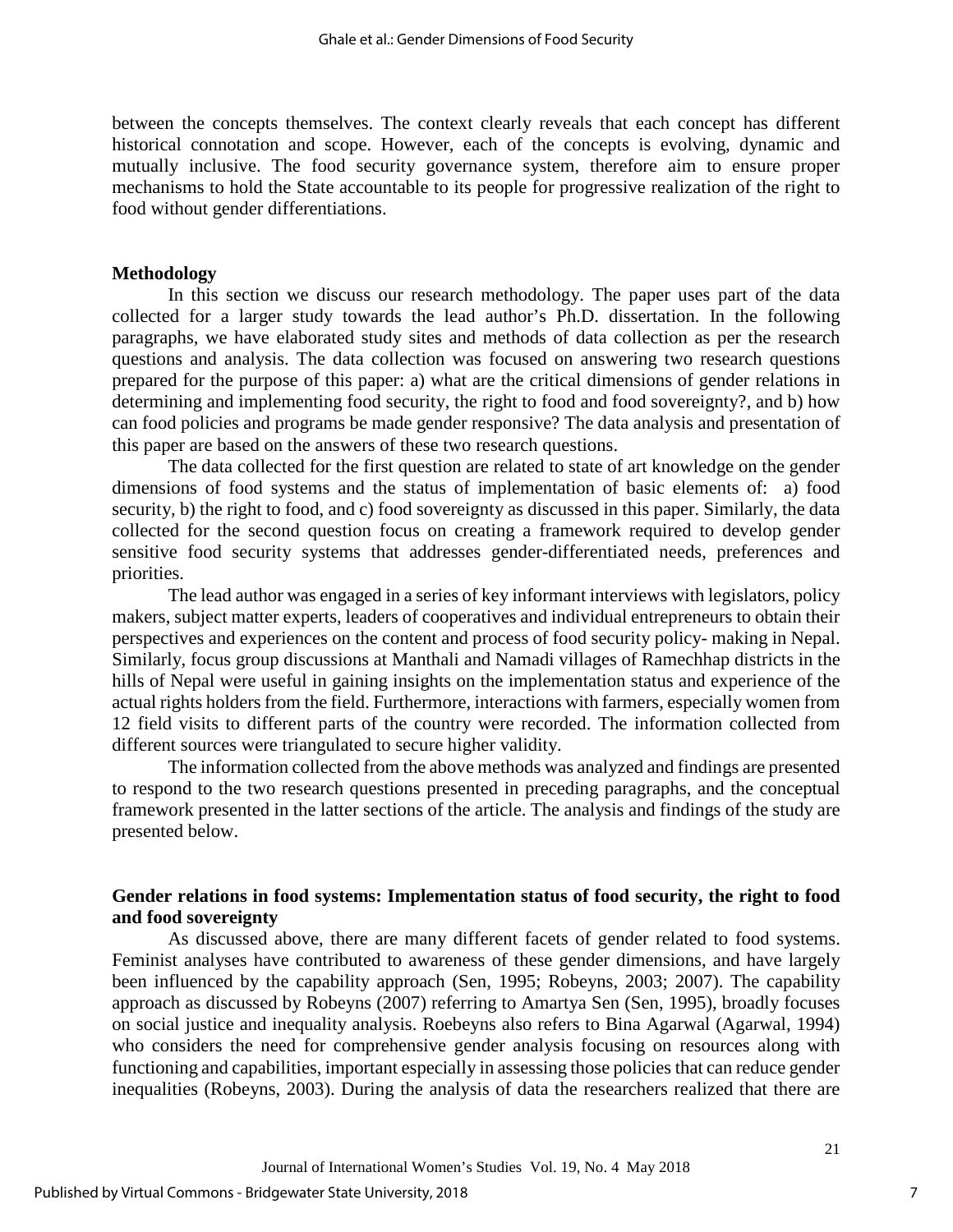four (legal, psychological, material, and socio-cultural) critical dimensions of gender in relation to food systems, which are beyond the analytical scope of the capability approach. Fox (2016a & b) highlights that gender analysis has to learn and develop from the past to better plan and analyze for the future, covering broader issues ranging from gender based violence, women's access to markets, social status, and the labor market to empowerment of future generations of women and girls. Devkota and Pyakuryal (2017) argue that gender roles in relation to rural agriculture systems (source of rural food systems) should be addressed in decision-making, participation and implementation processes for rural agricultural development.

The interrelation between gender dimensions and food security are governed by the norms set legally or through the practices prevalent in customary rules (Ghale and Pyakuryal, 2016). Even when the legal provisions are strong and favor gender sensitive food security policies, they are not always effective. Many social norms, which could be prohibitory, discriminatory and influential in practice, shape gender-biased norms in society (Ghale, 2011). These discriminatory norms create stereotypes that reinforce gender related power imbalances and establish differentiated gender roles, behaviors and practices. As a result, women are often victims of internalize oppression, excluding themselves from making use of available spaces to express their needs, preferences and priorities. The costs of being ashamed and experiencing disapproval in public spaces is painful. In the long run, it influences women's behaviors, and they refrain from asserting their needs, preferences and priorities. Lack of recognition of women as equal members of the family and society discourages women from challenging existing discriminatory social norms, unequal societal structures and biased institutions (Ghale and Pyakuryal, 2016; Hippel and Trivers, 2011; Chance and Norton, 2015). In the following section we analyze the three concepts: food security, the right to food and food sovereignty from a gender lens.

#### *Food security from a gender lens*

As per the requirements of the Constitution of Nepal, the government is in the process of creating food security policies and the Right to Food Act. Nevertheless, other policies such as the National Agriculture Policy 2004, the Agricultural Development Strategy (2015-2035), the Food and Nutrition Security Plan of Action (2013), and the Nepal Zero Hunger Challenge National Action Plan (2016-2025) directly or indirectly address food security concerns, but they are inadequate to deal with the comprehensive gender dimensions of food system.

Various Articles (33, 36, and 42) of the Constitution of Nepal have provisions of food security, the right to food and food sovereignty. Article 33 mentions the right to employment; Article 36 provisions every citizen with rights relating to food, the right to be safe from the dangers of food scarcity, and the right to food sovereignty by promulgating new laws. Article 42.4 mentions that every farmer shall have the right to access land for agricultural activities. Further, Article 51E provisions for scientific land reforms. Schedules 6.20 and 8.15 of the Constitution have provisions for agriculture and livestock development, agro-products management, and animal health management and cooperatives development. Similarly, Article 38.4 of the Constitution has specific provisions for women's participation in all bodies of the State on a proportional basis (NLC, 2015). Since there are several constitutional provisions on food security, the right to food and food sovereignty, as well as gender mainstreaming, it is an opportune moment to establish laws, program frameworks, and institutional arrangements with adequate human resource management, that are gender responsive.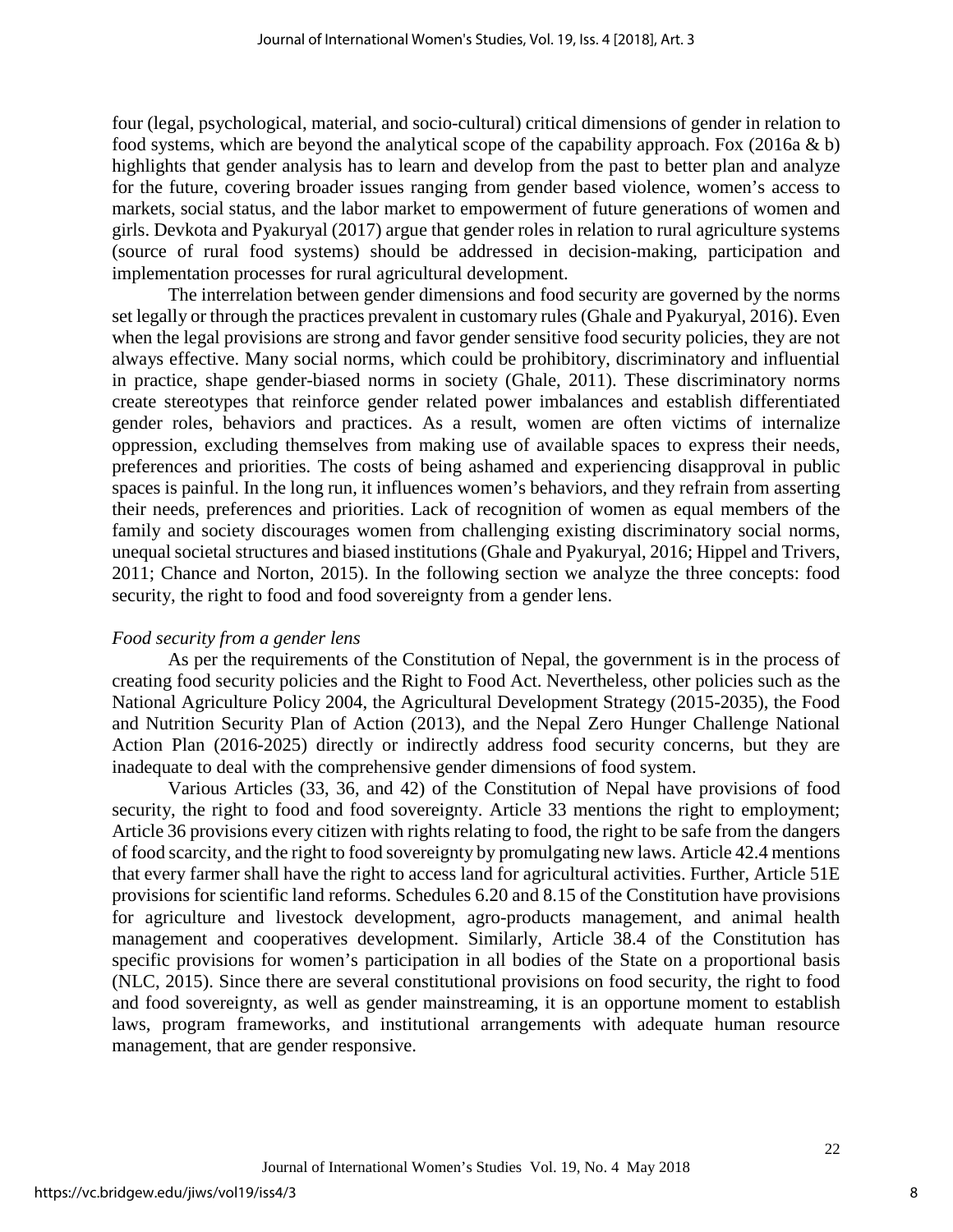The Government of Nepal (GoN) has incorporated gender issues into its periodic plans from the  $6<sup>th</sup>$  plan since the 1980's. The  $6<sup>th</sup>$  plan<sup>[3](#page-9-0)</sup> conceptualizes women's inclusion in development programs, which seeks the active participation of women with the provision of the 10% quota in the  $7<sup>th</sup>$  plan<sup>[4](#page-9-1)</sup>. The 8th plan<sup>[5](#page-9-2)</sup> visualizes women specific sub-programs, and the 9<sup>th</sup> plan<sup>[6](#page-9-3)</sup> realizes the need for women's participation in decision-makings. The 10th plan<sup>[7](#page-9-4)</sup> sought the mainstreaming of women in development programs through a specific focus on their capacity building. Thereafter, subsequent interim plans and approach papers<sup>[8](#page-9-5)</sup> have focused on inclusive developments as well as support through targeted programs, recognition of women's contributions in economic spheres through agriculture and other economic activities constituting 48.9% of the labor force, and a focus on women's empowerment strengthening their roles in economic, social and political spheres.

The Beijing Declaration and Platform for Action (BPFA) was adopted on September 1995 to achieve gender equality (UN, 1995). The Government of Nepal, as a signatory to the BPFA, has made several provisions and commitments that are included in policy instruments. The review of the plan of action shows that the government has made the following major achievements: a) increasing realization of gender equality as a key component of human development, poverty reduction and reflected in many different codes, laws, rules, discourses and practices; b) empowerment of women seen as an essential tool for gender empowerment and integrated in policies, action plans and programs; c) measures taken to empower women by increasing their access to resources; and d) women's access to employment, credits and wealth (MoWCSW, 2014). Now, since Nepal has legitimate, elected governments at federal, provincial and local levels, it is high time to implement these provisions into action and results.

The Government of Nepal, as a signatory to CEDAW, Beijing Plan of Action, Millennium Development Goals, and Sustainable Development Goals, has the responsibility of gender equality; it therefore introduced a Gender Responsive Budgeting (GRB) tool in 2000. In the preparation phase, between, 2000-2006 the government worked on modification of budget guidelines, establishing a GRB Committee (GRBC) within Ministry of Finance (MoF) and development of GRB policy guidelines for sectoral ministries. The second phase of the GRB application from 2007 onward introduced a GRB classification framework with five indicators namely: a) women's participation in formulation and implementation of programs; b) women's capacity development; c) women's share in benefits; d) support in employment and income generation for women; and e) quality reform in women's time use and minimization of their work load with 20 scores for each indicator. So far, Nepal has operationalized the GRB at a local level through the Local Body Gender Budget Audit Guidelines, 2008 and revised as the Gender Responsive and Social Inclusive Budget Formulation and Audit Guidelines 2012, with Local Resource Mobilization and Management Guidelines, 2012 with the use of 10% budget mandated for gender equality and women's empowerment (GEWE). Likewise, special attention was also given to the GRB in the post-disaster need assessment policy, 2015 and recovery framework, 2016. Now it is high time to translate all these provisions into action.

The Agriculture Perspective Plan (APP) 1995-2015, was implemented with the objective of transforming subsistence agriculture to commercial agriculture and improving women's

 $\overline{a}$ 

<span id="page-9-0"></span><sup>3</sup> 1980/81-1984/85

<span id="page-9-1"></span><sup>4</sup> 1985/86-1989/90

<sup>5</sup> 1991/92-1996/97

<span id="page-9-4"></span><span id="page-9-3"></span><span id="page-9-2"></span><sup>6</sup> 1998/99-2001/02

<sup>7</sup> 2002/03-2006/07

<span id="page-9-5"></span><sup>8</sup> 2007/08-2009/10; 2010/11-2012/13; 2013/14-2015/16; 2016/17-2018/19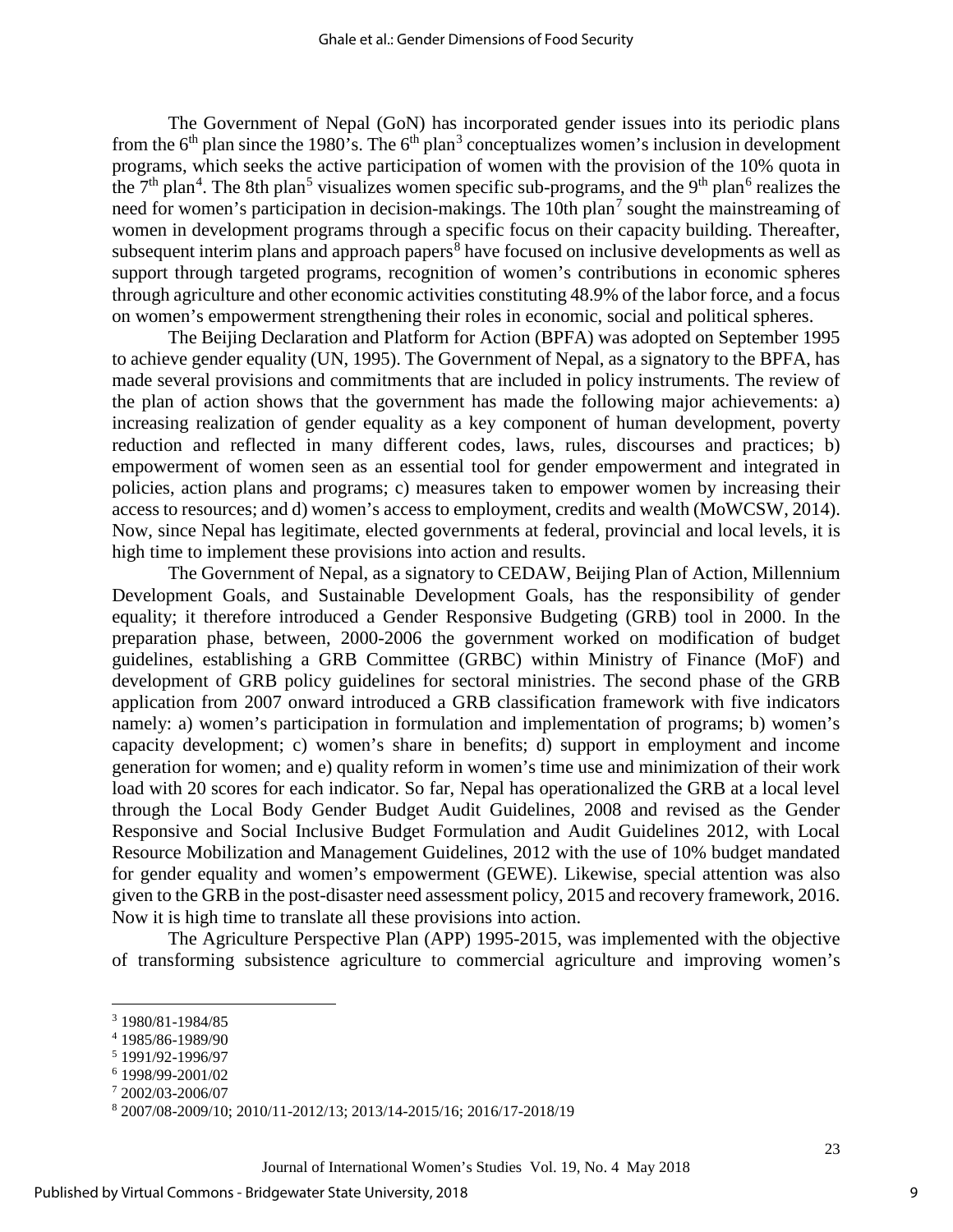participation to enhance agricultural productivity (GoN, 2007). Even when the focus of the State is on transforming subsistence to commercial agriculture, the reality is that Nepal's agriculture is still predominantly subsistent in nature. There are two divergent views prevalent in Nepal regarding this reality. The proponents of one view focuses on transforming Nepal's agricultural system from subsistence to commercial agriculture while the second group advocates protection and promotion of family farming for food sovereignty.

The National Agriculture Policy was promulgated with the objective of transforming subsistence agriculture into a professional and competitive system. It provisioned for 50% involvement of women in all programs where possible. The Nepalese government has established the Agro-business Promotion Policy with the objective of supporting commercial and competitive agriculture both for the internal market and for export. It has a specific focus on programs to support enterprises established and promoted by women.

Furthermore, there are both the Food Act (GoN, 1967) and the Consumer Protection Act (GoN, 1998) to ensure food safety and consumers' rights. However, the Food Act has no specific provision in relation to gender-differentiated responses; the Consumer Protection Act provisions for two women representatives nominated for the Consumer Council.

The Agriculture Development Strategy (2015-2035) has defined a specific flagship program on Food and Nutrition Security, among others (GoN, 2015). It aims to gain selfsufficiency in food grains and to have a surplus by 5% in 20 years, compared to the base year of 2010 with 5% deficit, and to reduce food poverty to 5% from a current status of 24% (GoN, 2015). Despite several efforts of the government, discussed in the preceding paragraphs, to mainstream gender in food security, the outcomes are yet to be realized due to the inadequate institutional capacity, commitment of the responsible authorities to translate policies and laws into action, and deep-rooted social barriers to change (Ghale and Pyakuryal, 2016).

## *The right to food from a gender lens*

As earlier stated, the right to food has been incorporated in the Constitution. Article 36 of the Constitution provisions for food security as, a) every citizen has rights related to food; and b) the right to be safe from the danger of food scarcity. According this provision, the Government of Nepal is currently drafting the Right to Food Act.

Article 33.1 of the Constitution of Nepal states that every citizen shall have the right to employment. Likewise, Article 38.4 provisions for inclusive participation of women in all bodies of the State with the principle of proportional representatives, as well as Article 38.5 on women's special opportunity to employment and social security, on the basis of positive discrimination. Article 42.4 under the social justice provision states that every farmer shall have the right of access to lands for agricultural activities. Constitutional provisions on gender and the right to food are strong and the new challenges are to translate these provisions into laws and actions.

The government has provisioned for differentiated land rebate scales for different geographical areas. The rebate rates are fixed at 40% for high hill remote areas, 25% for other places, and 35% for widows, and a full waiver for landless women and men. In addition, the government has also introduced the provision of a nominal fee to convert single land ownership to joint ownership for spouses with a simple procedure of application in respective district headquarters. However, such provisions are only applicable for those who own land but not applicable to landless people, who are relatively more vulnerable to food security. For example, a landless woman from Bardibas of Mahottari District shared her painful experience with the researchers: A total of 75 landless households were cultivating on land owned by the school under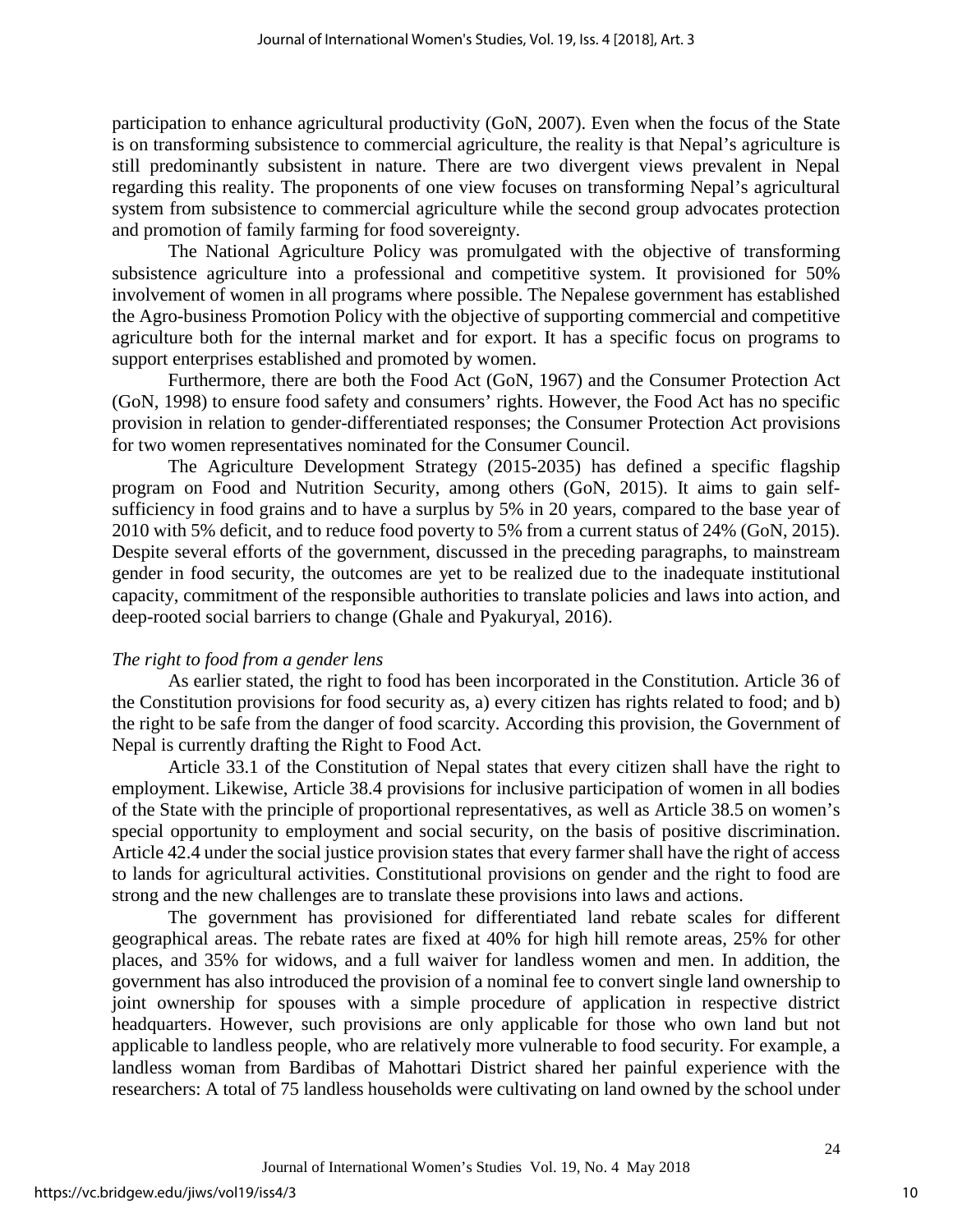a lease arrangement, but they were forcefully evicted. She said, "We were asked to leave the land, our crops were destroyed, and were not provided rightful compensation" (Interview: 9 October 2017 Kathmandu). She raised two concerns: a) the right to information (why they were evicted) and b) the right to compensation. This case suggests that government policies have to consider 'protection', 'promotion' and 'fulfillment' (the three pillars of the right to food) to address gender discrimination, landlessness, food insecurity and poverty in a holistic manner.

In relation to fulfilling the right to food, the State has the responsibility to ensure supplies during times of deficit. In relation to the supply system, one of the Joint Secretaries of the Ministry of Agricultural Development shares his experience saying that:

"The food distribution system is faulty since it does not ensure supplies to the reach of needy households because of the large concentration at the District Head Quarters (DHQ). Supplied food is under elite capture and food is being politicized. The role of the National Food Corporation (NFC) could be transformational to facilitate supplies to the needy, women and powerless" (Interviewed on 22 September 2017 at Ministry of Agricultural Development, Kathmandu).

### *Food sovereignty from a gender lens*

Article 36.3 of the Constitution mentions the right to food sovereignty, and it has to be further elaborated by promulgating the law in the spirit of the Constitution. The Peasant Coalition was quite active in ensuring that the provision of food sovereignty is well incorporated in the Agriculture Development Strategy (ADS) 2015-2035 led by Ministry of Agricultural Development (MoAD). The vision of the ADS states, "A self-reliant, sustainable, competitive and inclusive agricultural sector that drives economic growth and contributes to improved livelihoods and food and nutrition security leading to food sovereignty" (MoAD, 2015, p. 3). This document has provisions for formulating legislation related to the right to food and food sovereignty, consistent with the Constitution.

Professor Laya Uprety, a researcher in land, food and poverty shares his insights. He says, "The indigenous system is rapidly being replaced by a cash-based system. The capitalist model of economic growth is followed, which ignores the focus on strengthening farming communities by promoting local landraces" (Interview: 27 October 2017 Kathmandu). He further argues that no State can achieve prosperity without modernizing agriculture, taking into account the protection of smallholders and local food systems. In this context, the government needs to develop a comprehensive response to ensure self-sustaining strategies, as well as promoting export led agriculture to strengthen national food systems. In addition, former legislator and political analyst Mr. Hari Roka explains that:

"Overall policy-making processes are most often not informed by adequate evidence and analysis from a gender perspective. The interest groups influence the policy-making process to ensure their specific and sectoral interests. Consequently, the interests of the weaker sections of society such as women and smallholders are not fully incorporated into policies. Norms and values are mostly over-ruled by individual interests, so no fair trade rules are followed. Because of this, the weak sections of society become more vulnerable resulting in inequality. Hence, the State as a duty bearer has an important role to ensure the incorporation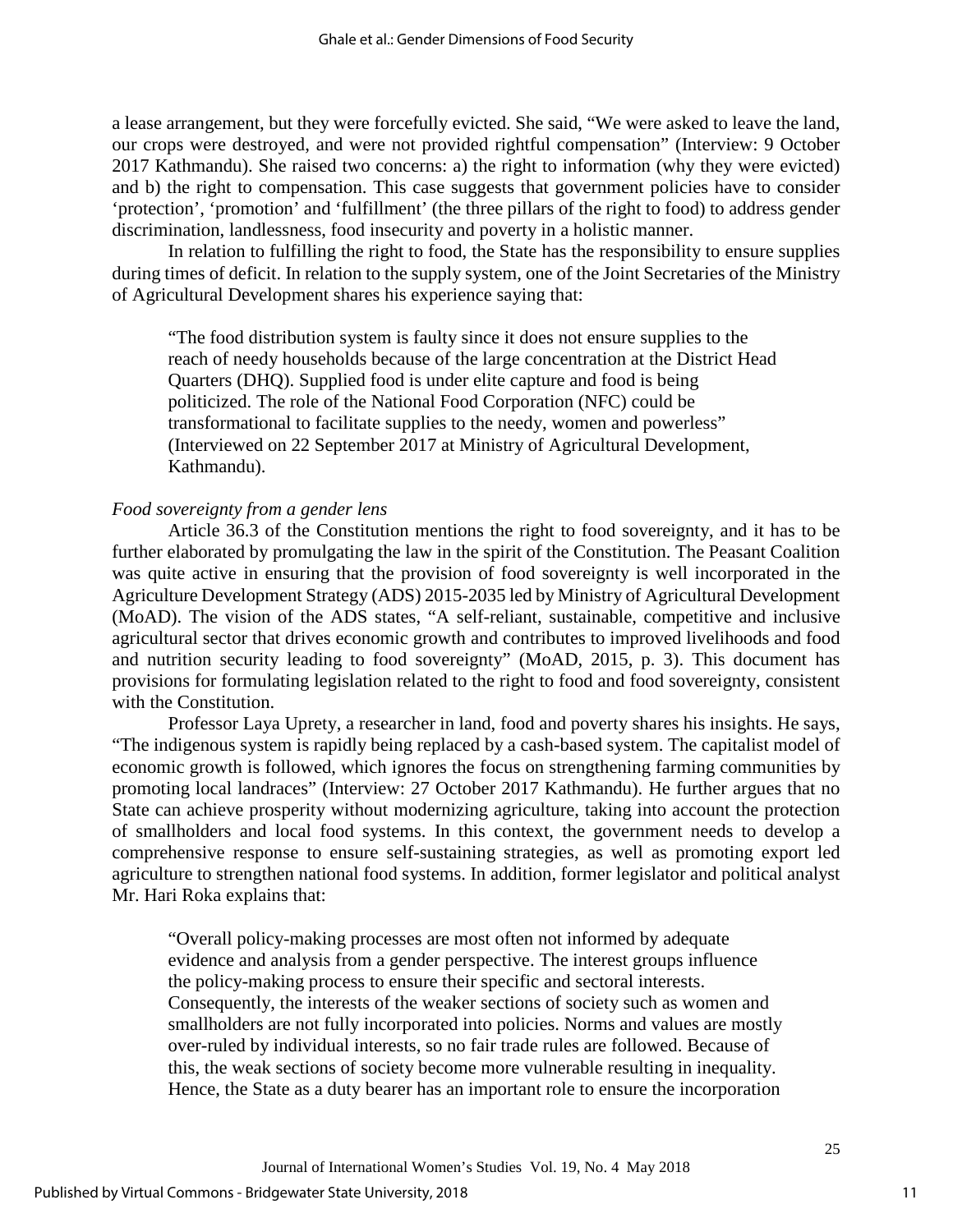of their concerns in the spirit of food sovereignty as provisioned in the Constitution" (Interview: 08 July 2016 Kathmandu).

The above discussion clearly shows that the government as a duty bearer has to commit and take appropriate measures to ensure coherence and effective governance mechanisms to implement food related programs by aligning with the principles of 'food security', 'the right to food', and 'food sovereignty'. Applying good governance principles in the chain of production, distribution, supply and access is important, for which the following actions are required: a) ensuring meaningful participation of women and marginalized sections of society in policy and planning processes; b) creating and exchanging food security-related information (policies, decisions, practices etc.); c) setting standards and actively promoting the knowledge required to achieve food security goals; d) ensuring coherence among food security policies, strategies, rules and regulations; e) ensuring technical assistance and setting up food security projects and programs; and f) coordinating with international assistance during crises, disasters and food security emergencies. To ensure good governance in food security, the following principles of good governance have to be applied:

- i) Accountability: accountability of the State to respect, protect and fulfill the right to food of its people irrespective of gender differentiation and State to devise inclusive policies, establish functional mechanisms to ensure proper supplies and access to food for all without discrimination;
- ii) Participation: engage concerned stakeholders in policies and implementation to ensure informed participation, freedom of expression and interest of the peopleespecially gender based needs, preferences and priorities;
- iii) Transparency: the right to information on policies, programs and institutional mechanisms to ensure proper enforcement of established rules and regulations;
- iv) Efficiency and effectiveness: recognize potential and actual contributions made by women in food production, management and utilization; and
- v) Rule of law: inclusive, participatory and fair legal arrangements to enforce impartially, transparency, effectiveness and efficiency.

Further, complying with the right to social security, the State must ensure that the social protection measures are equitably available to all individuals, and in this respect, direct its attention to ensuring universal coverage, reasonable, proportionate and transparent eligibility criteria; affordability and physical accessibility of beneficiaries; and participation in and information about the provision of benefits as well as investing in rural agriculture and supporting small-holder farmers, harmonizing food safety standards and enabling market space.

## **Making gender responsive food policies and programs: looking ahead**

The proposed framework is expected to serve as a conceptual basis for defining gender responsive policies, tools and techniques in implementation of food security programs, as they work to address gender specific needs, preferences and priorities.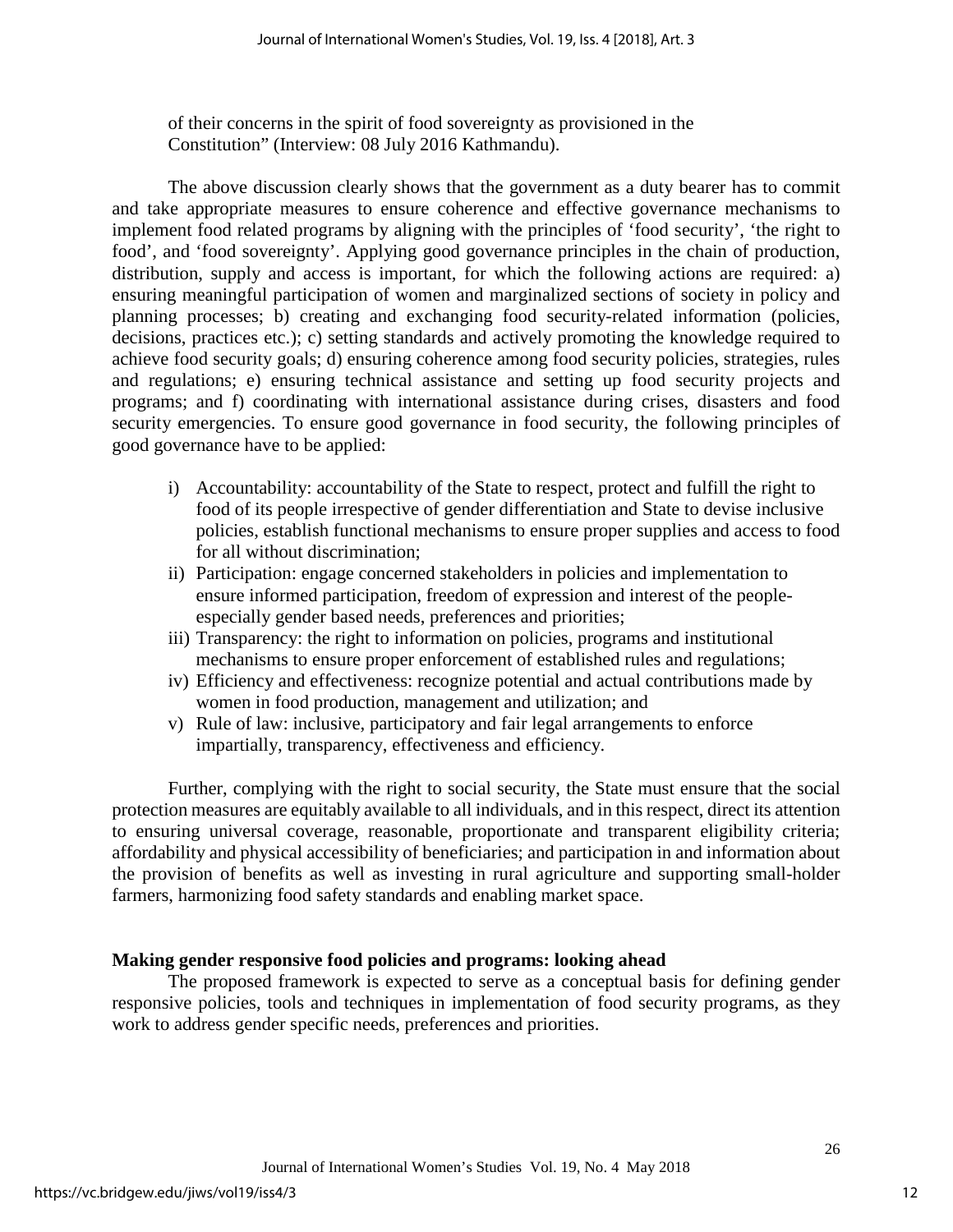#### *Creating gender responsive food security*

The important role of women in agrarian production in Nepal is being gradually acknowledged in policy discourses. The government of Nepal has to further strengthen its response to the issues and concerns of women such as access to resources, employment and incomes, ensuring their participation and representation in different structures and incorporating them into policies and programs. The government needs to further bring women in mainstream, broad-based economic growth including targeted measures through regular planning and budgets. The government introduced, Gender Responsive Budgeting (GRB) tool must further strengthen and promote the inclusion of women, with result monitoring.

Looking at the gender responsive impacts, an example is the 2015-16 Annual Report of the Ministry of Agricultural Development (MoAD), shows that women's participation in all major components of agriculture production, commercialization and extension services is above 40% (MoAD, 2016). According to the GRB classification, the MoAD programs are gender responsive. However, as discussed above, food security is not determined only by production by farmers but more importantly affected by accessibility, affordability, stability and utilization where MoAD must establish effective coordination with other actors to bring food security results. Moreover, the increasing dependency on remittance for food supplies is becoming another concern. The statement of women from the Community Awareness Centre (CAC) from Namadi village of Ramechhap district, explains that they face food insecurity despite their financial affordability and physical accessibility. The focus group discussion concluded in the following way:

"Since we have not produced enough from our own farms, we rely on the market to buy food items. We depend on remittances to pay our food bills at certain intervals. Though we know the prices and quality are different in different shops, we have to rely on the shop where we have an informal contract to buy food and to pay when our remittance is received. It really curtails our choices, though we have the capacity to pay for food" (Focus Group Discussion, 12 June 2016, Namadi village of Ramechhap district in Nepal).

As the above statement indicates, women have to compromise on their preferences due to their reliability on remittances, as a means of financial security. Hence, the role of State as duty bearer, has to ensure that all citizens of the country must have options per their preference for food crops, with proper understanding of the complexity of the food system.

#### *Gender mainstreaming for the right to food*

Ensuring rights to food requires collective efforts from the legislative, executive and judiciary. So far, there have been some valuable efforts in making responsive policy provisions to promote women's legal access to land resource. In Nepal, only 19% of women have land ownership certificates ( $CBS<sup>9</sup>$  $CBS<sup>9</sup>$  $CBS<sup>9</sup>$ , 2011). The percentage of women-headed-household (HHs) is 26, an increase from 11.87% in 2001 (CBS, 2011). However, all female-headed households do not have access to fixed assets (NEHRC, 2016). Women with no access to land ownership have constraints to access other services directly attached to legal ownership of land. Hence, it is important to ensure women's access to land ownership and other productive resources to ensure their right to food.

The situation during emergencies and disasters creates another form of gender specific vulnerabilities. The devastating earthquake of 2015 affected the food security of people from 14

l

<span id="page-13-0"></span><sup>9</sup> CBS denotes Central Bureau of Statistics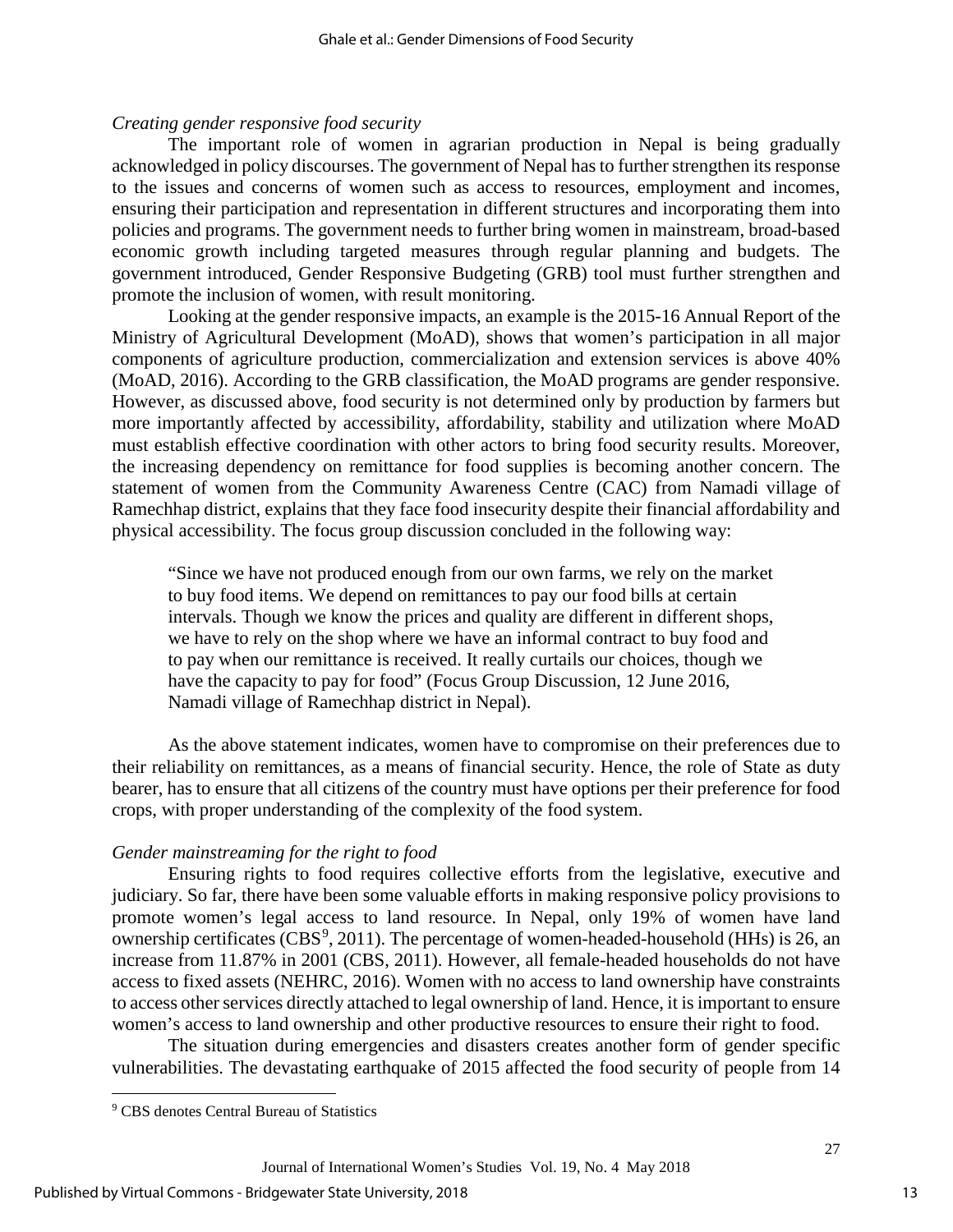hard-hit districts the most. The Post Disaster Needs Assessment (PDNA) Report (NPC, 2015) shows that there was massive damage and loss in the agriculture sector, worth USD 283.6 million. Croplands, physical infrastructure, livestock shelters, plastic tunnels, fishponds and raceways, office buildings and laboratories, as well as agriculture tools and machinery were heavily damaged and market services were disrupted. Production loss, seed stock loss and lack of cash and labor hit the women-headed households the most. Women became increasingly vulnerable to hunger and food insecurity (NPC, 2015). The hard hit districts suffered due to poor consumption practices affecting nutritional status especially of pregnant and lactating mothers: 135,000 were potentially negatively impacted. The report also confirms that the vulnerability of women increased because of their lack of access to agricultural land ownership, agricultural services and inputs, and livelihoods options. In such situations, the State is responsible to address the needs of vulnerable people, and to ensure livelihood security. Otherwise, poor and vulnerable people, many of whom were women, will have less access to disaster relief and recovery support. In this context, Ms. Sharu Joshi, Gender Expert for UN-WOMEN, Nepal explains, "elderly and women living with disabilities had less access to relief and recovery support after the earthquake of 2015. It seriously denied them of their right to food and livelihoods (Interview, 20 September 2017 Kathmandu). Similarly, the Nepal Development Update indicates that in the summer of 2017, floods had affected 28 districts and destroyed significant infrastructure, damaged crops and food stocks, affected the livelihoods of farmers and increased risks of food insecurity (WB, 2017). Thus the earthquake and flood disasters had serious gender specific impacts; therefore, the State needs to prepare for ensuring the right to food in disaster situations for which gender sensitive food security policy is indispensable.

When we look at the three pillars of the right to food, it is imperative that its promotion comes with an enabling environment so that businesses can improve employment and income. As an example, a bulb flower producer Ms. Basanti Pradhan, from Jhapa district shared her experience: "So far entrepreneur women like me are facing problems of securing enough land to expand commercial floriculture to export to the international market. The government should facilitate leasing public unused land for commercial farming. It would provide an opportunity to create more business, employment opportunities and income" (Interview, 17 November 2017 Kathmandu). The issue is again, the numbers of women who still need to get support from the State to better utilize productive resources in women-led enterprises. Hence, women should be targeted via gender mainstreaming—the GAD approach—for the right to food through policies and legislation as per the spirit of the Constitution of Nepal 2015.

#### *Gender mainstreaming for food sovereignty*

The Constitution of Nepal promulgated in 2015, has provided a broader framework for ensuring food sovereignty. The Constitutional provision of having women in at least one of the two executive positions of State structures (for example President and Vice-President, Mayor/Chair and Deputy Mayor/Vice Chairs etc.) encourages the implementation of different components of food sovereignty as discussed above. Further, new laws, policies and programs to be formulated by the Government of Nepal have to ensure gender mainstreaming for food sovereignty as per the spirit of the Constitution.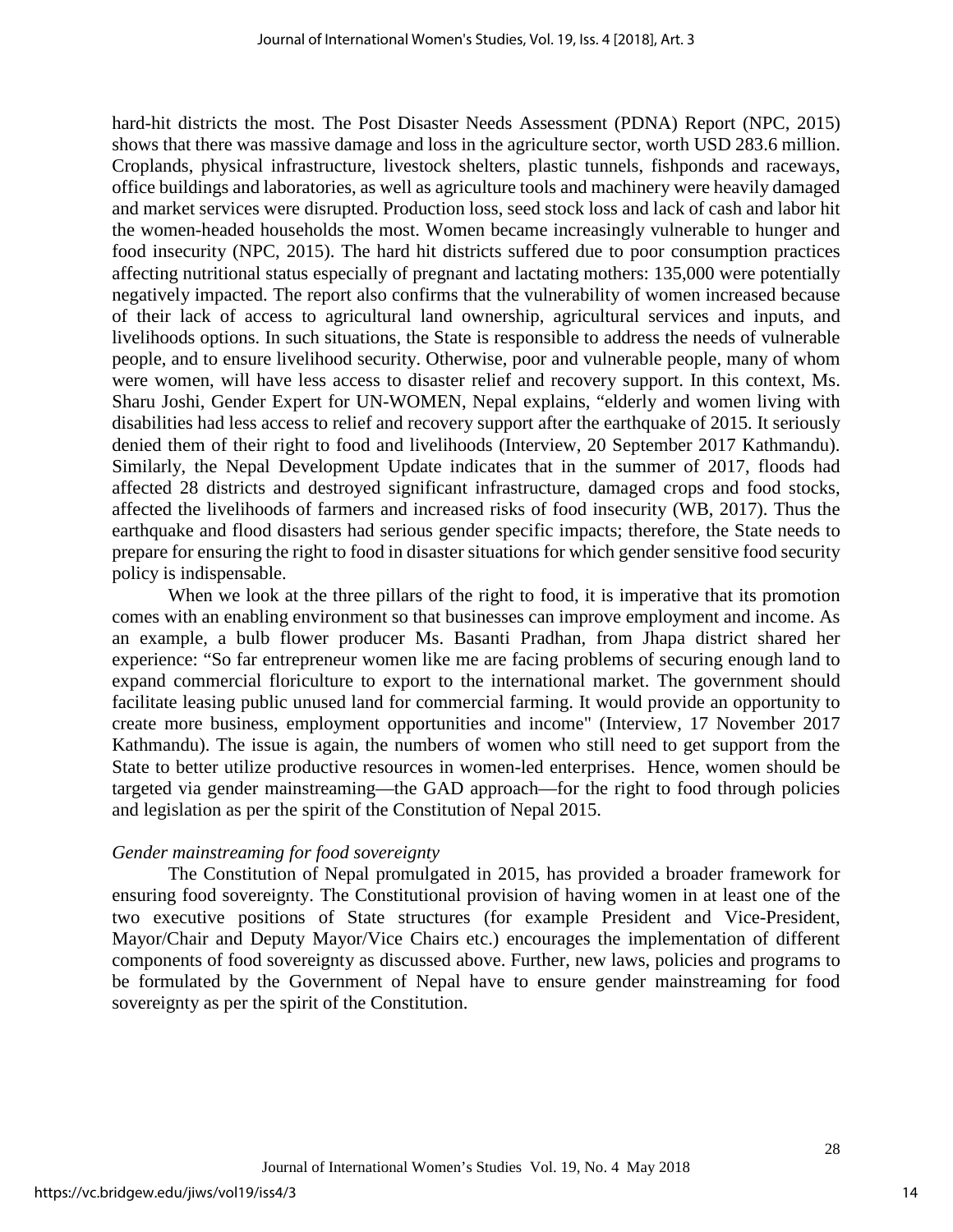### **Recommended framework for gender responsive food policies and programs**

Based on the discussion and analysis in the preceding sections, we have proposed a framework for gender responsive food policies and programs. The gender responsive framework helps to explain economic, political and social spheres, addresses the constraints women face and ensures entitlement to food accordingly.

This framework provides ways to promote a gender responsive food system and corresponds to the spirit of international instruments and national legal arrangements related to food security, the right to food and food sovereignty. The proper implementation of the concept of food governance presented in this framework helps to ensure in achieving the outcomes of three interrelated concepts of food security, the right to food and food sovereignty.



### **Figure 2. Conceptualizing gender responsive food systems**

Source: Designed by authors with inputs from various sources

Gender targeting and mainstreaming in food policies and programs is inadequately addressed by the Government of Nepal, especially with respect to prohibitory gender norms and practices. Hence, concerted efforts from the State are needed to break the long rooted practice of gender discrimination. Furthermore, the State should facilitate the empowerment of women to participate, influence and claim their rights to food acoording to gender-differentiated needs, profereces and priorites. This gender responsive framework, if adopted would certainly better address the issues of food security, the right to food, food sovereignty and its governance.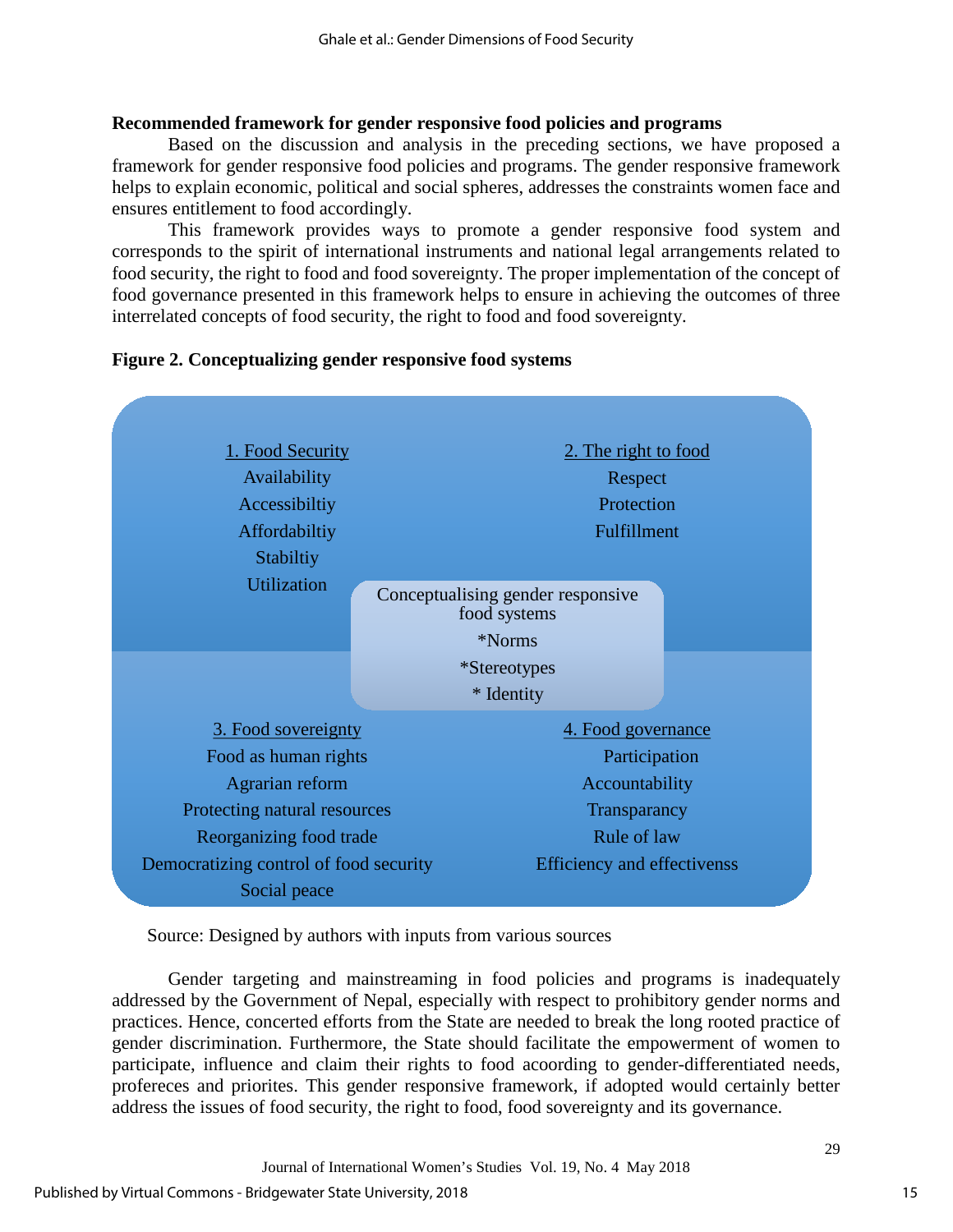## **References**

- Agarwal, B., 1994. Gender and command over property: A critical gap in economic analysis and policy in South Asia. *World Development,* Vol. 22 No.10 pp. 1455-1478.
- Boserup, Ester. 1970. Woman's role in economic development. London: George Allen & Unwin.
- CBS, 2011. Nepal Living Standards Survey. Kathmandu: National Planning Commission (NPC).
- Chance, Z., and M.I. Norton. 2015. The what and why of self-deception. *Current Opinion in Psychology.* Vol. 6, pp. 104-107. http://dx.doi.org/10.1016/j.copsyc.2015.07.008
- Devkota, D., and K.N. Pyakuryal. 2017. Changed gender roles and rural agricultural system. *Journal of Agriculture and Forestry University,* Vol.1 No.1 pp. 35-47.
- FAO. 2004. Voluntary Guidelines to support the progressive realization of the right to adequate food in the context of national food security, adopted by the 127th Session of the FAO Council. Rome: Food and Agriculture Organization (FAO).
- FAO. 2008. Food Security for Information Action-Practical Guides. Rome: Food and Agriculture Organization.
- Fox, D., 2016a. Introduction: Empowering future generations of women and girls: empowering humanity: select proceedings from the Second World Conference on Women's Studies, Colombo, Sri Lanka, Nov. 2016. *Journal of International Women's Studies,* Vol. 18 No. 1 pp. 1-2.
- Fox, D., 2016b. Learning from the past, planning for the future: Empowering future generations of women and girls: A keynote address for the Second World Conference on Women's Studies, Colombo, Sri Lanka, May 5, 2016. *Journal of International Women's Studies,* Vol. 18 No. 1 pp. 3-19.
- Ghale, Y., and K.N. Pyakuryal. 2016. Conceptualizing right to food and food security: some theoretical reflections: *Nepalese Journal of Agricultural Sciences,* Vol. 14 pp. 22-34.
- Ghale, Y., 2010. Corporate globalization: Hunger and livelihood insecurity in Nepal, in Upreti B.R. and U. Muller-Boker (Eds.). *Livelihoods insecurity and social conflict in Nepal. Kathmandu:* Swiss National Centre of Competence in Research, North-South, pp. 131- 182.
- Ghale, Y., 2011. Right to food and food security in the changing context, In: K.N. Pyakuryal and B.R. Upreti (Eds.). *Land, Agriculture and Agrarian Transformation.* Kathmandu: Consortium for Land Research and Policy Dialogue. pp. 27-56.
- Gheaus, A., 2012. Gender justice. *Journal of ethics and social philosophy,* Vol. 6 No. 1 pp. 1-24.
- GoN. 1967. Food Act 1967. Kathmandu: Government of Nepal (GoN).
- GoN. 1998. Consumer Protection Act 1998. Kathmandu: Government of Nepal.
- GoN. 2007. Agriculture Perspective Plan (APP) implementation status report. Kathmandu: APP Support Program.
- Hippel, W. von, and R. Trivers. 2011. The evolution and psychology of self-deception. *Behavioral and Brain Sciences,* Vol. 34 pp. 1-56.
- Iyer, D., and W. Wright. 2016. Food insecurity, helplessness, and choice: Gender and diet change in the central Himalaya. *Journal of Gender, Agriculture and Food Security,* Vol. 1 No. 3 pp. 63-84.
- Lee, R., 2007. Food security and food sovereignty. Castle Upon Tyne: University of New Castle Upon Tyne.
- MoAD. 2015. Agriculture Development Strategy. Kathmandu: Ministry of Agricultural Development (MoAD).